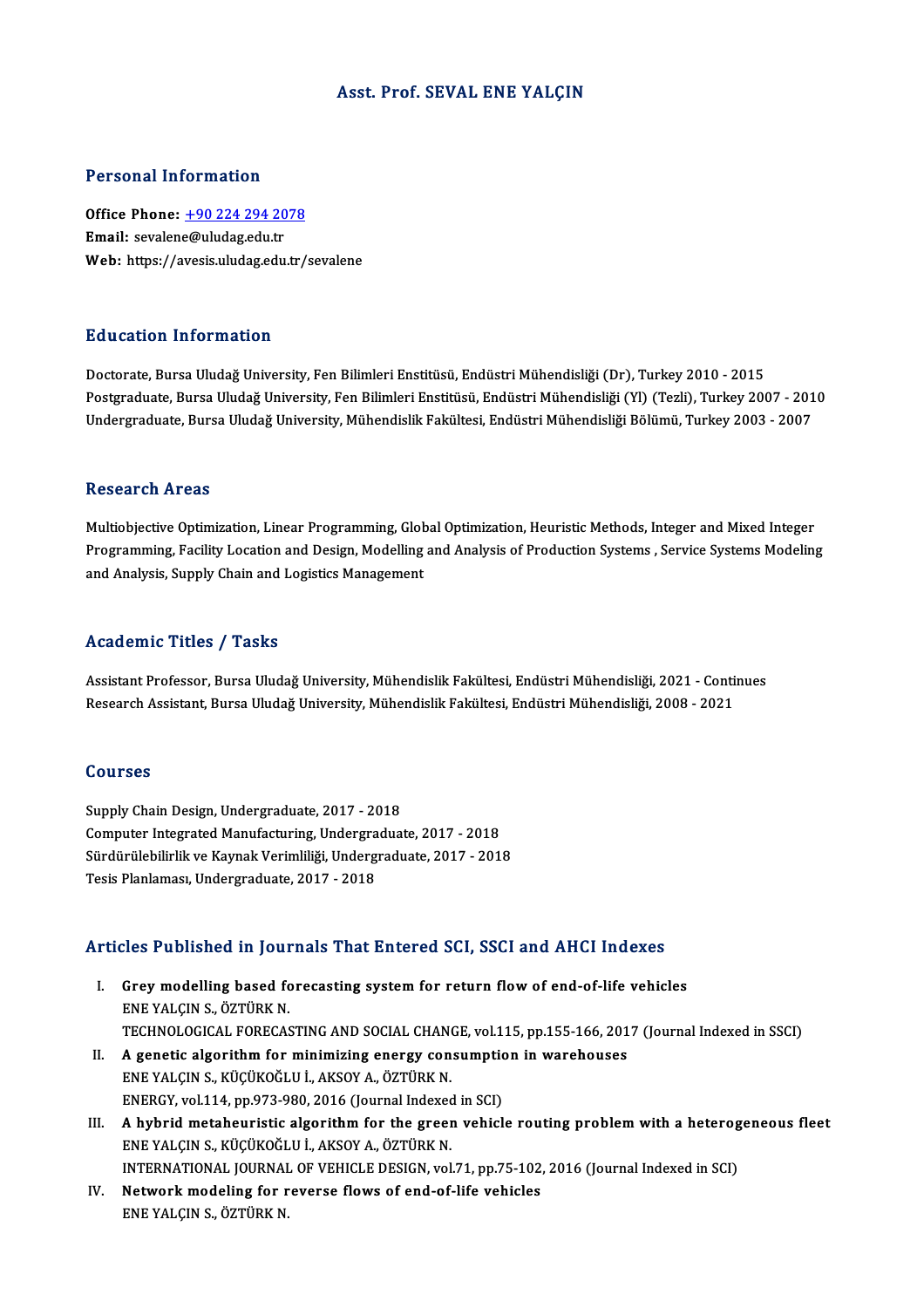WASTE MANAGEMENT, vol.38, pp.284-296, 2015 (Journal Indexed in SCI)

- V. A memory structure adapted simulated annealing algorithm for a green vehicle routing problem WASTE MANAGEMENT, vol.38, pp.284-296, 2015 (Jo<br>A memory structure adapted simulated anneal<br>KÜÇÜKOĞLU İ., ENE YALÇIN S., AKSOY A., ÖZTÜRK N.<br>ENVIRONMENTAL SCIENCE AND POLLUTION PESEA ENVIRONMENTAL SCIENCE AND POLLUTION RESEARCH, vol.22, no.5, pp.3279-3297, 2015 (Journal Indexed in SCI) KÜÇI<br>ENVI<br>SCI)<br>Star ENVIRONMENTAL SCIENCE AND POLLUTION RESEARCH, vol.22, no.5, pp.3279-3297, 2015 (Journal<br>SCI)<br>VI. Storage location assignment and order picking optimization in the automotive industry<br>ENE VALCIN S. ÖZTÜPK N
- SCI)<br>Storage location assigni<br>ENE YALÇIN S., ÖZTÜRK N.<br>INTERNATIONAL JOURNAL ENE YALÇIN S., ÖZTÜRK N.

INTERNATIONAL JOURNAL OF ADVANCED MANUFACTURING TECHNOLOGY, vol.60, pp.787-797, 2012 (Journal Indexed in SCI)

### Articles Published in Other Journals

Tticles Published in Other Journals<br>I. CELİK BORU İMALATINDA HAZIRLIK SÜRELERİNE YÖNELİK YALIN ÜRETİM VE SMED ÇALIŞMASI<br>FREXALÇIN S.AKIN S. ELMAS B. EREN M. CÜNDÜZ T. SEE TUBHUHEU IN OCHET JOUTHUIS<br>CELIK BORU IMALATINDA HAZIRLIK SÜRELERINI<br>ENE YALÇIN S., AKIN S., ELMAS B., EREN M., GÜNDÜZ T.<br>Journal of Industrial Engineering, vol 31, no.1, nn 87, 10. CELİK BORU İMALATINDA HAZIRLIK SÜRELERİNE YÖNELİK YALIN ÜRETİM VE SMED ÇALIŞM<br>ENE YALÇIN S., AKIN S., ELMAS B., EREN M., GÜNDÜZ T.<br>Journal of Industrial Engineering, vol.31, no.1, pp.87-104, 2020 (Refereed Journals of Othe ENE YALÇIN S., AKIN S., ELMAS B., EREN M., GÜNDÜZ T.<br>Journal of Industrial Engineering, vol.31, no.1, pp.87-104, 2020 (Refereed Journals of Other Institutions)<br>II. MONTAJ HATTI PARÇA BESLEME SÜREÇLERİNİN PLANLANMASI İÇ

## Journal of I<br>MONTAJ H<br>TASARIMI<br>Ene Velem S MONTAJ HATTI PARÇA BESLEME SÜREÇLERİNİN<br>TASARIMI<br>Ene Yalçın S., Henden B., Başaran İ., Pamuk B., Öztürk N.<br>Uludeğ University Journal of The Fasulty of Ensineering

TASARIMI<br>Ene Yalçın S., Henden B., Başaran İ., Pamuk B., Öztürk N.<br>Uludağ University Journal of The Faculty of Engineering, vol.23, no.4, pp.71-82, 2018 (National Refreed University Ene Yalçı<br>Uludağ U<br>Journal)<br>Managir Uludağ University Journal of The Faculty of Engineering, vol.23, no.4, pp.71-82, 2018 (Nat<br>Journal)<br>III. Managing return flow of end-of-life products for product recovery operations<br>Free S. Östürk N

Journal)<br><mark>Managing retu:</mark><br>Ene S., Öztürk N.<br>Clabel Journal o

Managing return flow of end-of-life products for product recovery operations<br>Ene S., Öztürk N.<br>Global Journal of Business, Economics and Management, vol.7, no.1, pp.169-177, 2017 (Refereed Journals of Other Ene S., Öztürl<br>Global Journ:<br>Institutions)<br>Multi objec: Global Journal of Business, Economics and Management, vol.7, no<br>Institutions)<br>IV. Multi-objective green supply chain network optimization<br>FreeS, Östürk N

## Institutions)<br>IV. Multi-objective green supply chain network optimization

Ene S., Öztürk N.

Global Journal of Business, Economics and Management, vol.7, no.1, pp.15-24, 2017 (Refereed Journals of Other<br>Institutions) Global Journal of Business, Economics and Management, vol.7, no.1, pp.15-24, 2017 (Refereed Journal Institutions)<br>V. Yeşil Tedarik Zinciri Yönetiminde Ağ Optimizasyonu Problemine Meta-Sezgisel Yaklaşım<br>Fre Yolsun S. Örtürk

## Institutions)<br>Yeşil Tedarik Zinciri<br>Ene Yalçın S., Öztürk N.<br>CPU Jaurnal of Sciance Yeşil Tedarik Zinciri Yönetiminde Ağ Optimizasyonu Problemine Meta-Sezgisel Y<br>Ene Yalçın S., Öztürk N.<br>CBU Journal of Science, vol.12, no.3, pp.449-457, 2016 (Other Refereed National Journals)<br>Onen Leen Boyence Sunnly Chai Ene Yalçın S., Öztürk N.<br>CBU Journal of Science, vol.12, no.3, pp.449-457, 2016 (O<br>VI. Open Loop Reverse Supply Chain Network Design<br>Fre S. Öztürk N.

# CBU Journal of S<br>Open Loop Rev<br>Ene S., Öztürk N.<br>PROCEDIA SOCIA

Open Loop Reverse Supply Chain Network Design<br>Ene S., Öztürk N.<br>PROCEDIA SOCIAL AND BEHAVIORAL SCIENCES, vol.109, no.1, pp.1110-1115, 2014 (Refereed Journals of Other<br>Institutione) Ene S., Öztürl<br>PROCEDIA SO<br>Institutions)<br>Integrated PROCEDIA SOCIAL AND BEHAVIORAL SCIENCES, vol.109, no.1, pp.1110-1115, 2014 (Refereed Journals of Other<br>Institutions)<br>VII. Integrated Emission and Fuel Consumption Calculation Model for Green Supply Chain Management<br>Alsoy A

Institutions)<br>VII. Integrated Emission and Fuel Consumption Calculation Model for Green Supply Chain Management<br>Aksoy A., Küçükoğlu İ., Ene S., Öztürk N. Integrated Emission and Fuel Consumption Calculation Model for Green Supply Chain Management<br>Aksoy A., Küçükoğlu İ., Ene S., Öztürk N.<br>PROCEDIA SOCIAL AND BEHAVIORAL SCIENCES, vol.109, no.1, pp.1106-1109, 2014 (Refereed Jo Aksoy A., Küç<br>PROCEDIA SO<br>Institutions)<br>A Creen Ca

PROCEDIA SOCIAL AND BEHAVIORAL SCIENCES, vol.109, no.1, pp.1106-1109, 2014 (Refereed Journa<br>Institutions)<br>VIII. A Green Capacitated Vehicle Routing Problem with Fuel Consumption Optimization Model<br>Küsükoğlu İ. Ene S. Akayı Institutions)<br>VIII. A Green Capacitated Vehicle Routing Problem with Fuel Consumption Optimization Model

International Journal of Computational Engineering Research, vol.3, no.7, pp.16-23, 2013 (Refereed Journals of Other Institutions) Küçükoğlu İ, Ene S, Aksoy A, Öztürk N.

### Books&Book Chapters

ooks & Book Chapters<br>I. A Two-Stage Model for Network Design of Closed-Loop Supply Chains Under Uncertain Environment<br>ENE VALCIN S. ÖZTÜDK N ENEYALÇIN SAFTER<br>A Two-Stage Model for 1<br>ENEYALÇIN S., ÖZTÜRK N. A Two-Stage Model for Network Design of Closed-Loop Supply Chains Under Uncertain Environm<br>ENE YALÇIN S., ÖZTÜRK N.<br>in: Theoretical Investigations and Applied Studies in Engineering, Özseven Turgut, Yaşar Ebubekir, Editor,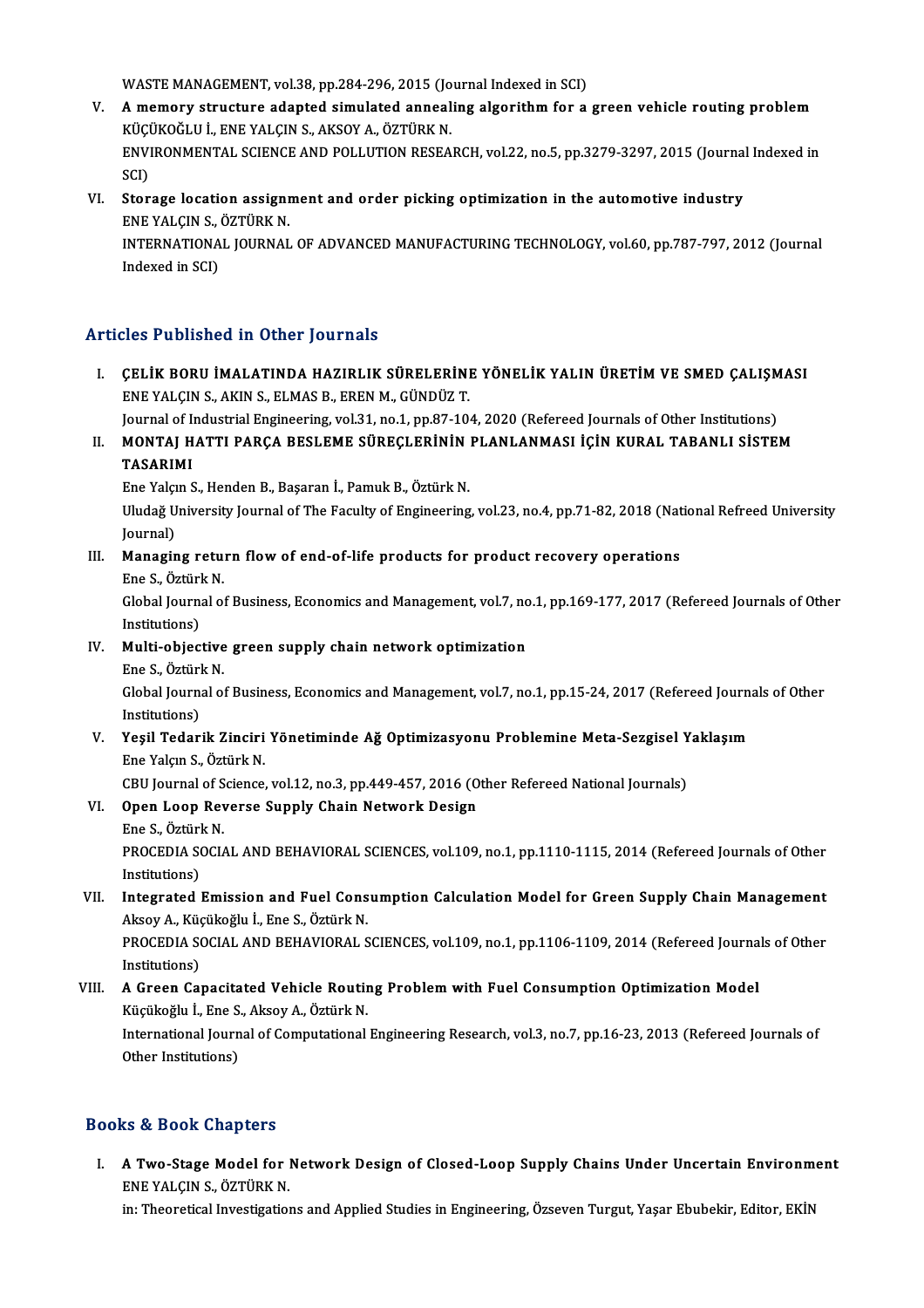Publishing House, Bursa, pp.231-248, 2019

# Publishing House, Bursa, pp.231-248, 2019<br>Refereed Congress / Symposium Publications in Proceedings

| Refereed Congress / Symposium Publications in Proceedings |                                                                                                                                             |
|-----------------------------------------------------------|---------------------------------------------------------------------------------------------------------------------------------------------|
| L.                                                        | A Decision Support System for Supply Chain Coordination Problem<br>CANLIOĞLU D., HAMZAÇELEBİOĞLU D., GÜNGÖRMEZ O., İNKAYA T., ENE YALÇIN S. |
|                                                           | International Symposium on Intelligent Manufacturing and Service Systems, Sakarya, Turkey, 9 - 11 September<br>2019, pp.613-621             |
| Н.                                                        | Lean Part Flow in Magnet Production Lines                                                                                                   |
|                                                           | Akçay M. G., Arda S., Tekin Y., ENE YALÇIN S., GÜNDÜZ T.                                                                                    |
|                                                           | Global Joint Conference on Industrial Engineering and Its Application Areas, Nevşehir, Turkey, 21 - 22 June 2018,<br>pp 19                  |
| III.                                                      | Montaj Hatları İçin Parça Besleme Süreçlerinin Planlanması                                                                                  |
|                                                           | Ene Yalçın S., Henden B., Başaran İ., Pamuk B., Öztürk N.                                                                                   |
|                                                           | 7. Ulusal Lojistik ve Tedarik Zinciri Kongresi, Bursa, Turkey, 3 - 05 May 2018, pp.510-516                                                  |
| IV.                                                       | Elektrkli Kamyonların Rota Optimizasyonunda Kullanılacak Bir Matematiksel Model<br>Aksoy A., Ene Yalçın S., Küçükoğlu İ., Öztürk N.         |
|                                                           | ULTZK 2018: 7. Ulusal Lojistik ve Tedarik Zinciri Kongresi, Bursa, Turkey, 3 - 05 May 2018, pp.1-6                                          |
| V.                                                        | Otomotiv Endüstrisinde Montaj Hattı için Hat Besleme Yöntemlerini Belirleyen Bir Sistem Tasarımı                                            |
|                                                           | Henden B., Başaran İ., Pamuk B., Ene S., Öztürk N., Kabakçı B., Hekimoğlu Ç.                                                                |
|                                                           | 37. Yöneylem Araştırması ve Endüstri Mühendisliği Ulusal Kongresi, İstanbul, Turkey, 5 - 07 July 2017, pp.68                                |
| VI.                                                       | Supplier Selection and Order Allocation in Reverse Logistics Systems                                                                        |
|                                                           | Ene S., Öztürk N.                                                                                                                           |
|                                                           | ISEAIA 2016, 4th International Symposium on Engineering, Artificial Intelligence and Applications, Girne, Cyprus                            |
|                                                           | (Kktc), 2 - 04 November 2016                                                                                                                |
| VII.                                                      | Forecasting for Electric Energy Demand of Turkey by Artificial Neural Networks<br>USTA Ö., ENE S., KÜÇÜKOĞLU İ., AKSOY A., ÖZTÜRK N.        |
|                                                           | ISEAIA 2016: Fourth International Symposium on Engineering, Artificial Intelligence Applications, Girne, Cyprus                             |
|                                                           | (Kktc), 2 - 04 November 2016                                                                                                                |
| VIII.                                                     | Network design for closed loop supply chains using multi objective optimization model                                                       |
|                                                           | Ene S., Öztürk N.                                                                                                                           |
|                                                           | GJCIE 2016, Global Joint Conference on Industrial Engineering and Its Application Areas, İstanbul, Turkey, 14 - 15                          |
| IX.                                                       | July 2016<br>A Particle Swarm Optimization Algorithm for Integrated Forward Reverse Supply Chain Network                                    |
|                                                           | Decisions                                                                                                                                   |
|                                                           | Ene S., Öztürk N.                                                                                                                           |
|                                                           | GJCIE 2016, Global Joint Conference on Industrial Engineering and Its Application Areas, İstanbul, Turkey, 14 - 15                          |
|                                                           | <b>July 2016</b>                                                                                                                            |
| X.                                                        | Managing return flow of end of life products for product recovery operations                                                                |
|                                                           | Ene S., Öztürk N.                                                                                                                           |
|                                                           | WCBEM 2016, 5th World Conference on Business, Economics and Management, Antalya, Turkey, 12 - 14 May 2016                                   |
| XI.                                                       | Multi objective green supply chain network optimization<br>Ene S., Öztürk N.                                                                |
|                                                           | WCBEM 2016, 5th World Conference on Business, Economics and Management, Antalya, Turkey, 12 - 14 May 2016                                   |
| XII.                                                      | A Genetic Algorithm Approach for Green Supply Chain Network Optimization                                                                    |
|                                                           | Ene S., Öztürk N.                                                                                                                           |
|                                                           | ISEAIA 2015, 3rd International Symposium on Engineering, Artificial Intelligence and Applications, Girne, Cyprus                            |
|                                                           | (Kktc), 4 - 06 November 2015                                                                                                                |
| XIII.                                                     | Reverse Supply Chain Network Design Using Particle Swarm Optimization Algorithm                                                             |
|                                                           | Ene S., Öztürk N.                                                                                                                           |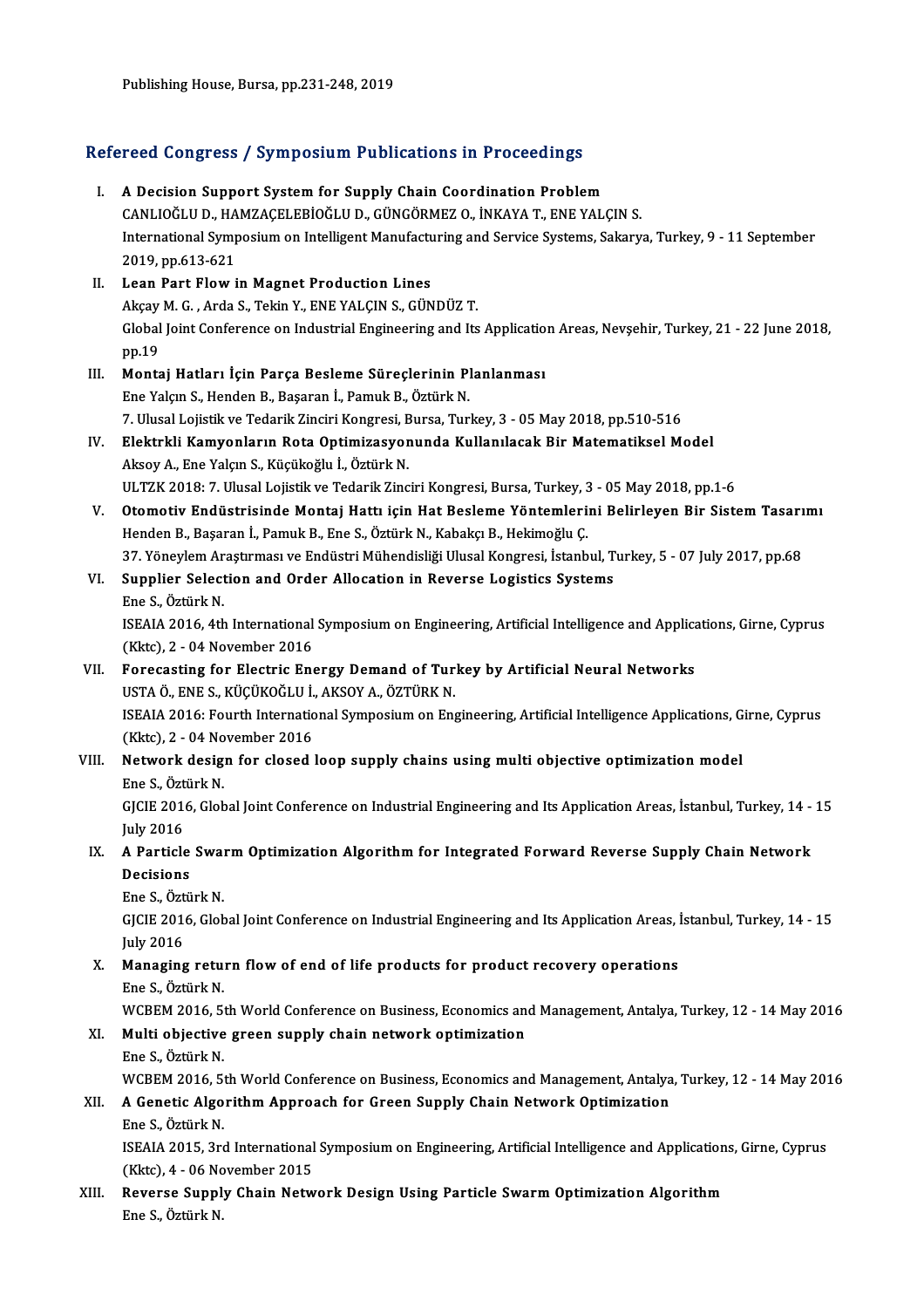ISEAIA 2015, 3rd International Symposium on Engineering, Artificial Intelligence and Applications, Girne, Cyprus<br>(Klite), 4, .06 Nevember 3015 (KKtc), 1015, 3rd International<br>(Kktc), 4 - 06 November 2015<br>Seunging Desisions and Ord ISEAIA 2015, 3rd International Symposium on Engineering, Artificial I<br>(Kktc), 4 - 06 November 2015<br>XIV. Sourcing Decisions and Order Allocation with Fuzzy Demand

(Kktc), 4 - 06 November 2015<br>Sourcing Decisions and Order Allo<br>Aksoy A., Ene S., Küçükoğlu İ., Öztürk N.<br>ISEAJA 2015, 2nd International Sumper ISEAIA 2015, 3rd International Symposium on Engineering, Artificial Intelligence and Applications, Girne, Cyprus<br>(Kktc), 4 - 06 November 2015 Aksoy A., Ene S., Küçükoğlu İ., Öztürk N. ISEAIA 2015, 3rd International Symposium on Engineering, Artificial I<br>(Kktc), 4 - 06 November 2015<br>XV. Sourcing Decision and Order Allocations with Fuzzy Demand<br>Alsou A. Eng S. Küsükoğlu İ. Östürk N

### (Kktc), 4 - 06 November 2015<br>Sourcing Decision and Order Alloc:<br>Aksoy A., Ene S., Küçükoğlu İ., Öztürk N.<br>ISEAJA 2015: Third International Sumne Sourcing Decision and Order Allocations with Fuzzy Demand<br>Aksoy A., Ene S., Küçükoğlu İ., Öztürk N.<br>ISEAIA 2015: Third International Symposium on Engineering, Artificial Intelligence and Applications, Girne, Cyprus<br>(Klte), Aksoy A., Ene S., Küçükoğlu İ., Öztürk l<br>ISEAIA 2015: Third International Sym<br>(Kktc), 4 - 06 November 2015, pp.31<br>A Multi Objective Ontimization Me ISEAIA 2015: Third International Symposium on Engineering, Artificial Intelligence and App<br>(Kktc), 4 - 06 November 2015, pp.31<br>XVI. A Multi Objective Optimization Model for Reverse Supply Chain Network Design<br>Free S. Östür

(Kktc), 4 - 06 No<br>A Multi Objecti<br>Ene S., Öztürk N.<br>LM SCM 2015 - Y Ene S., Öztürk N.<br>LM-SCM 2015, XIII. International Logistics and Supply Chain Congress, İzmir, Turkey, 22 - 23 October 2015

Ene S., Öztürk N.<br>LM-SCM 2015, XIII. International Logistics and Supply Chain Congress, İzmir, 1<br>XVII. Kapalı Döngü Tedarik Zincirinin Genetik Algoritma ile Modellenmesi<br>Ene S. Öztürk N LM-SCM 2015, X<br><mark>Kapalı Döngü</mark> 1<br>Ene S., Öztürk N.<br><sup>Vänovlom Anatt</sup> Ene S., Öztürk N.<br>Yöneylem Araştırması ve Endüstri Mühendisliği 35. Ulusal Kongresi, Ankara, Turkey, 9 - 11 September 2015, pp.26 Ene S., Öztürk N.<br>Yöneylem Araştırması ve Endüstri Mühendisliği 35. Ulusal Kongresi, Ankara, Turkey, 9 - 11 Septem<br>XVIII. Particle Swarm Optimization for Modelling Collection Network of End-of-Life Products<br>Ene Yelem S. Ör

## Yöneylem Araştırması<br>P<mark>article Swarm Optir</mark><br>Ene Yalçın S., Öztürk N.<br>LM SCM 2014 YU Inte Particle Swarm Optimization for Modelling Collection Network of End-of-Life Products<br>Ene Yalçın S., Öztürk N.<br>LM-SCM 2014, XII. International Logistics and Supply Chain Congress, İstanbul, Turkey, 30 - 31 October 2014<br>A Co

Ene Yalçın S., Öztürk N.<br>LM-SCM 2014, XII. International Logistics and Supply Chain Congress, İstanbul, Turk<br>XIX. A Genetic Algorithm Using Priority Based Encoding For Product Recovery<br>Ene S.. Öztürk N. LM-SCM 2014, X<br><mark>A Genetic Algo</mark><br>Ene S., Öztürk N.<br>IMSS'14 CIE'44 I

IMSS'14-CIE'44 Joint InternationalSymposium, İstanbul,Turkey,14 -16October 2014,pp.270-280

## Ene S., Öztürk N.<br>IMSS'14-CIE'44 Joint International Symposium, İstanbul, Turkey, 14 - 16 October 2014, pp.270-280<br>XX. A Genetic Algorithm Using Priority Based Encoding for Product Recovery Network Design<br>Fre Yakup S. IMSS'14-CIE'44 Joint In<br>**A Genetic Algorithm**<br>Ene Yalçın S., Öztürk N.<br>CIE'44 IMSS'14 44th In A Genetic Algorithm Using Priority Based Encoding for Product Recovery Network Design<br>Ene Yalçın S., Öztürk N.<br>CIE'44 IMSS'14, 44th International Conference on Computers Industrial Engineering- 9th International Symposium<br>

Ene Yalçın S., Öztürk N.<br>CIE'44 IMSS'14, 44th International Conference on Computers Industrial Engineering- 9th l<br>on Intelligent Manufacturing and Service Systems, İstanbul, Turkey, 14 - 16 October 2014<br>Time Series Fereses CIE'44 IMSS'14, 44th International Conference on C<br>on Intelligent Manufacturing and Service Systems, Is<br>XXI. Time Series Forecasting with Grey Modelling<br>Free Volem S. Östürk N.

on Intelligent Manufact<br>Time Series Forecas<br>Ene Yalçın S., Öztürk N.<br>International Congrees Time Series Forecasting with Grey Modelling<br>Ene Yalçın S., Öztürk N.<br>International Congress in Honour of Professor Ravi P. Agarwal, Bursa, Turkey, 23 - 26 June 2014<br>Ünün Ceni Keganun İslamları'nin Optimizesyanu Ene Yalçın S., Öztürk N.<br>International Congress in Honour of Professor Ravi P<br>XXII. Ürün Geri Kazanım İşlemlerinin Optimizasyonu<br>Ene S. Öztürk N.

# International Com<br>Ürün Geri Kaza<br>Ene S., Öztürk N.<br>24. Ulusel Yoney

Ürün Geri Kazanım İşlemlerinin Optimizasyonu<br>1994. - Ene S., Öztürk N.<br>34. Ulusal Yoneylem Arastirmasi ve Endüstri Mühendisliği Kongresi, Bursa, Turkey, 25 - 27 June 2014, pp.3

# Ene S., Öztürk N.<br>34. Ulusal Yoneylem Arastirmasi ve Endüstri Mühendisliği K<br>XXIII. Heterojen Filolu Yeşil Araç Rotalama Optimizasyonu

34. Ulusal Yoneylem Arastirmasi ve Endüstri N<br>Heterojen Filolu Yeşil Araç Rotalama Opt<br>Ene Yalçın S., Küçükoğlu İ., Aksoy A., Öztürk N.<br>OTEKON 2014. 7. Otemativ Telmolejileri Kong Heterojen Filolu Yeşil Araç Rotalama Optimizasyonu<br>Ene Yalçın S., Küçükoğlu İ., Aksoy A., Öztürk N.<br>OTEKON 2014: 7. Otomotiv Teknolojileri Kongresi, Bursa, Turkey, 26 - 27 May 2014<br>Ömrünü Tamamlamış Araslar isin Tanlama Ağ Ene Yalçın S., Küçükoğlu İ., Aksoy A., Öztürk N.<br>OTEKON 2014: 7. Otomotiv Teknolojileri Kongresi, Bursa, Turkey, 2<br>XXIV. Ömrünü Tamamlamış Araçlar için Toplama Ağının Tasarımı<br>Ene S. Östürle N

## OTEKON 2014: 7<br>**Ömrünü Tamar**<br>Ene S., Öztürk N.<br>OTEKON'14, 7, O Ömrünü Tamamlamış Araçlar için Toplama Ağının Tasarımı<br>Ene S., Öztürk N.<br>OTEKON'14, 7. Otomotiv Teknolojileri Kongresi, Bursa, Turkey, 26 - 27 May 2014, pp.1-6<br>Onen Jeen reverse sunnly shain netwerk design Ene S., Öztürk N.<br>OTEKON'14, 7. Otomotiv Teknolojileri Kongresi, Bursa,<br>XXV. Open loop reverse supply chain network design<br>ENE VALCIN S. ÖZTÜRK N

OTEKON'14, 7. Otomotiv Te<br>Open loop reverse supp<br>ENE YALÇIN S., ÖZTÜRK N.<br>2nd World Conference on l Open loop reverse supply chain network design<br>ENE YALÇIN S., ÖZTÜRK N.<br>2nd World Conference on Business, Economics and Management (BEM), Antalya, Turkey, 25 - 28 April 2013,<br>vol.109, pp.1110, 1115 ENE YALÇIN S., ÖZTÜRI<br>2nd World Conference<br>vol.109, pp.1110-1115<br>Integrated emission 2nd World Conference on Business, Economics and Management (BEM), Antalya, Turkey, 25 - 28 April 2013,<br>vol.109, pp.1110-1115<br>XXVI. Integrated emission and fuel consumption calculation model for green supply chain managemen

## vol.109, pp.1110-1115<br>Integrated emission and fuel consumption calc<br>AKSOY A., KÜÇÜKOĞLU İ., ENE YALÇIN S., ÖZTÜRK N.<br>2nd World Conference en Business, Esenemiss and 1 Integrated emission and fuel consumption calculation model for green supply chain managemen<br>AKSOY A., KÜÇÜKOĞLU İ., ENE YALÇIN S., ÖZTÜRK N.<br>2nd World Conference on Business, Economics and Management (BEM), Antalya, Turkey

AKSOY A., KÜÇÜKOĞLU İ., ENE YALÇIN S., ÖZTÜRK N.<br>2nd World Conference on Business, Economics and Managem<br>vol.109, pp.1106-1109<br>Bütünleşik Satın Alma ve Sipariş Atama Optimizasyonu 2nd World Conference on Business, Economics and Management (BEM), Antalya, Turkey, 25 - 28 April 2013,<br>vol.109, pp.1106-1109<br>XXVII. Bütünleşik Satın Alma ve Sipariş Atama Optimizasyonu

- Aksoy A., Ene Yalçın S., Küçükoğlu İ., Öztürk N. UludağÜniversitesiAr-GeGünleri,Bursa,Turkey,12 -14November 2013 Aksoy A., Ene Yalçın S., Küçükoğlu İ., Öztürk N.<br>Uludağ Üniversitesi Ar-Ge Günleri, Bursa, Turkey, 12 - 14 November 2013<br>XXVIII. Yeşil Lojistik Prensiplerine Dayalı Araç Rotalama Optimizasyonu<br>Östürk N. Almay A. Ene Yelem
- Uludağ Üniversitesi Ar-Ge Günleri, Bursa, Turl<br>Ye<mark>şil Lojistik Prensiplerine Dayalı Araç I</mark><br>Öztürk N., Aksoy A., Ene Yalçın S., Küçükoğlu İ.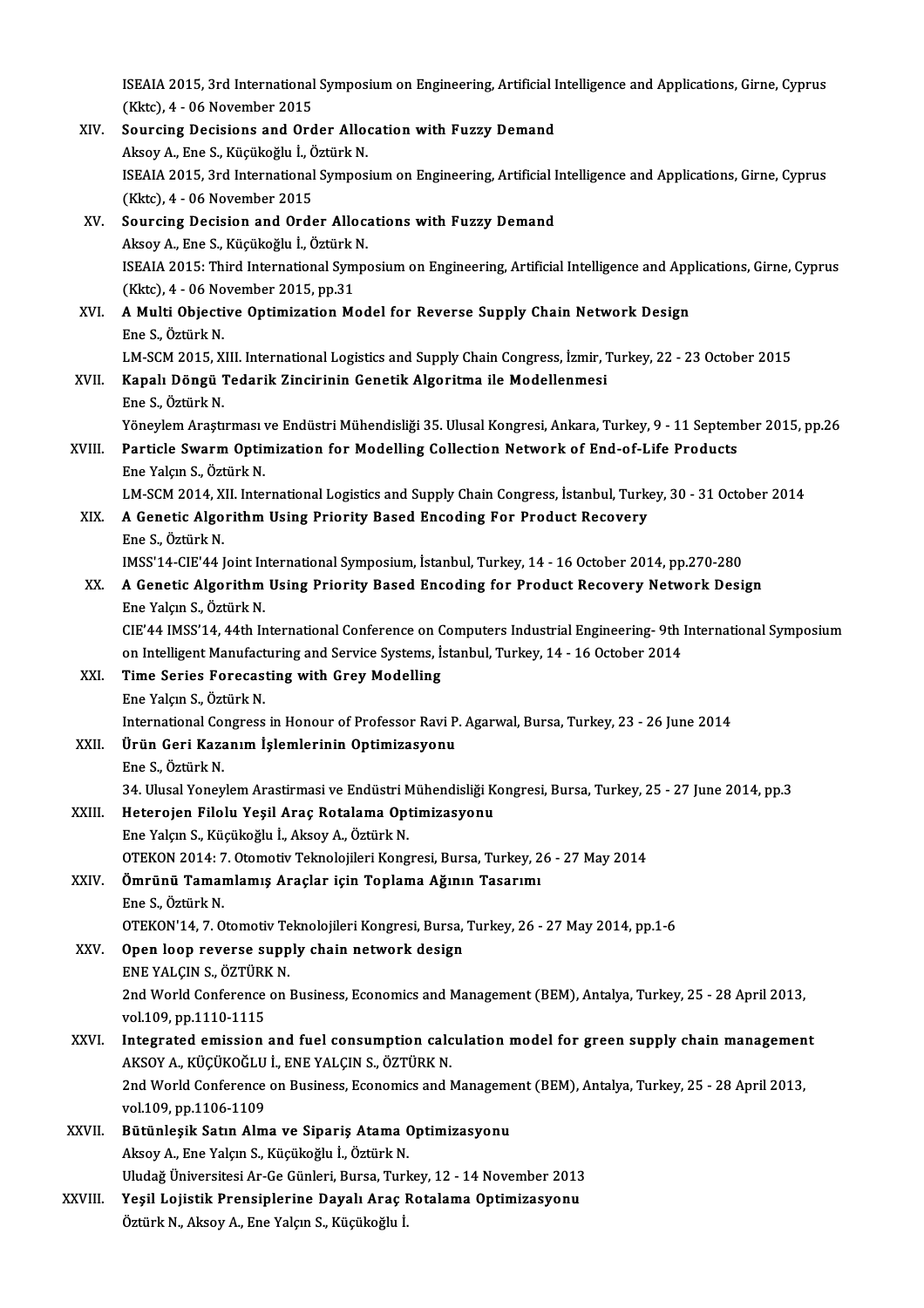|              | Uludağ Üniversitesi Ar-Ge Günleri, Bursa, Turkey, 12 - 14 November 2013                                       |
|--------------|---------------------------------------------------------------------------------------------------------------|
| XXIX.        | A Tabu Search Algortihm for Green Capacitated Vehicle Routing Problem                                         |
|              | Küçükoğlu İ., Ene Yalçın S., Aksoy A., Öztürk N.                                                              |
|              | ISEAIA 2013: First International Symposium on Engineering, Artificial Inteligence Applications, Girne, Cyprus |
|              | (Kktc), 6 - 08 November 2013                                                                                  |
| XXX.         | <b>Closed-Loop Logistics Network Design</b>                                                                   |
|              | Ene Yalçın S., Öztürk N.                                                                                      |
|              | EURO 2013 - 26th European Conference on Operational Research, Rome, Italy, 1 - 04 July 2013                   |
| XXXI.        | Cross-Docking Network Design with Two Dimensional Loading Constraints                                         |
|              | Küçükoğlu İ., Aksoy A., Ene Yalçın S., Öztürk N.                                                              |
|              | International IIE Conference, İstanbul, Turkey, 26 - 28 June 2013                                             |
| XXXII.       | Cross Docking Network Design with Two Dimesional Loading Constraints                                          |
|              | Küçükoğlu İ., Aksoy A., Ene Yalçın S., Öztürk N.                                                              |
|              | International IIE Conference, İstanbul, Turkey, 26 - 28 June 2013                                             |
| XXXIII.      | Tersine Lojistikte Çok Ürünlü Ağ Tasarımı                                                                     |
|              | Ene S., Öztürk N.                                                                                             |
|              | ULTZK 2013, II. Ulusal Lojistik ve Tedarik Zinciri Kongresi, Aksaray, Turkey, 16 - 18 May 2013, pp.631-638    |
| XXXIV.       | Yeşil Lojistik Prensiplerine Dayalı Lojistik Faaliyetlerin Optimizasyonu İçin Karar Destek Sistemi            |
|              | <b>Tasarimi</b>                                                                                               |
|              | Öztürk N., Aksoy A., Ene Yalçın S., Küçükoğlu İ.                                                              |
|              | Uludağ Üniversitesi Bilgilendirme ve AR-GE Günleri, Bursa, Turkey, 13 - 15 November 2012                      |
| XXXV.        | Otomotiv Endüstrisinde Üretim Taleplerini Toplama Optimizasyonu                                               |
|              | Ene S., Öztürk N.                                                                                             |
|              | YA/EM'2010 Yöneylem Araştırması ve Endüstri Mühendisliği 30. Ulusal Kongresi, İstanbul, Turkey, 30 June - 02  |
|              | July 2010, pp.335                                                                                             |
| <b>XXXVI</b> | Otomotiv Endüstrisinde Depo Atama ve Üretim Taleplerini Toplama Optimizasyonu                                 |
|              | Ene S., Öztürk N., Demirci F.                                                                                 |
|              | OTEKON'2010 5. Otomotiv Teknolojileri Kongresi, Bursa, Turkey, 7 - 08 June 2010, pp.693-700                   |
| XXXVII.      | Storage assignment optimization for automotive assembly supply warehouses                                     |
|              | Ene Yalçın S., Öztürk N., Demirci F.                                                                          |
|              | 33rd FISITA World Automotive Congress, Budapest, Hungary, 30 May - 04 June 2010                               |
| XXXVIII.     | Depo İç Lojistik Hareketlerinin Optimizasyonu                                                                 |
|              | Ene S., Öztürk N.                                                                                             |
|              | YA/EM'2009 Yöneylem Araştırması ve Endüstri Mühendisliği 29. Ulusal Kongresi, Ankara, Turkey, 22 - 24 June    |
|              | 2009, pp 49                                                                                                   |
| <b>XXXIX</b> | Tersine lojistikte bir yapay zeka yaklaşımı<br>Ene S., Aksoy A., Öztürk N.                                    |
|              | ÜAS'2008 VIII. Ulusal Üretim Araştırmaları Sempozyumu, İstanbul, Turkey, 24 - 25 October 2008, pp.397-402     |
|              |                                                                                                               |

### Supported Projects

Supported Projects<br>KÜÇÜKOĞLU İ., AKSOY A., ENE YALÇIN S., Project Supported by Higher Education Institutions, Çok kaynaklı satın alma<br>strateilleri ve sinaris atama modeli 2012 - 2016 supporteur i rojecte<br>KÜÇÜKOĞLU İ., AKSOY A., ENE YALÇIN S., Project<br>stratejileri ve sipariş atama modeli, 2013 - 2016<br>VÜÇÜKOĞLU İ. AKSOY A., ENE YALÇIN S., Project KÜÇÜKOĞLU İ., AKSOY A., ENE YALÇIN S., Project Supported by Higher Education Institutions, Çok kaynaklı satın alma<br>stratejileri ve sipariş atama modeli, 2013 - 2016<br>KÜÇÜKOĞLU İ., AKSOY A., ENE YALÇIN S., Project Supported stratejileri ve sipariş atama modeli, 2013 - 2016<br>KÜÇÜKOĞLU İ., AKSOY A., ENE YALÇIN S., Project Supported by Higher Education Institutions,<br>Dayalı Lojistik Faaliyetlerinin Optimizasyonu için Karar Destek Sistemi Tasarımı,

Dayalı Lojistik Faaliyetlerinin Optimizasyonu için Karar Destek Sistemi Tasarımı, 2012 - 2015<br>Citations

Total Citations (WOS):205